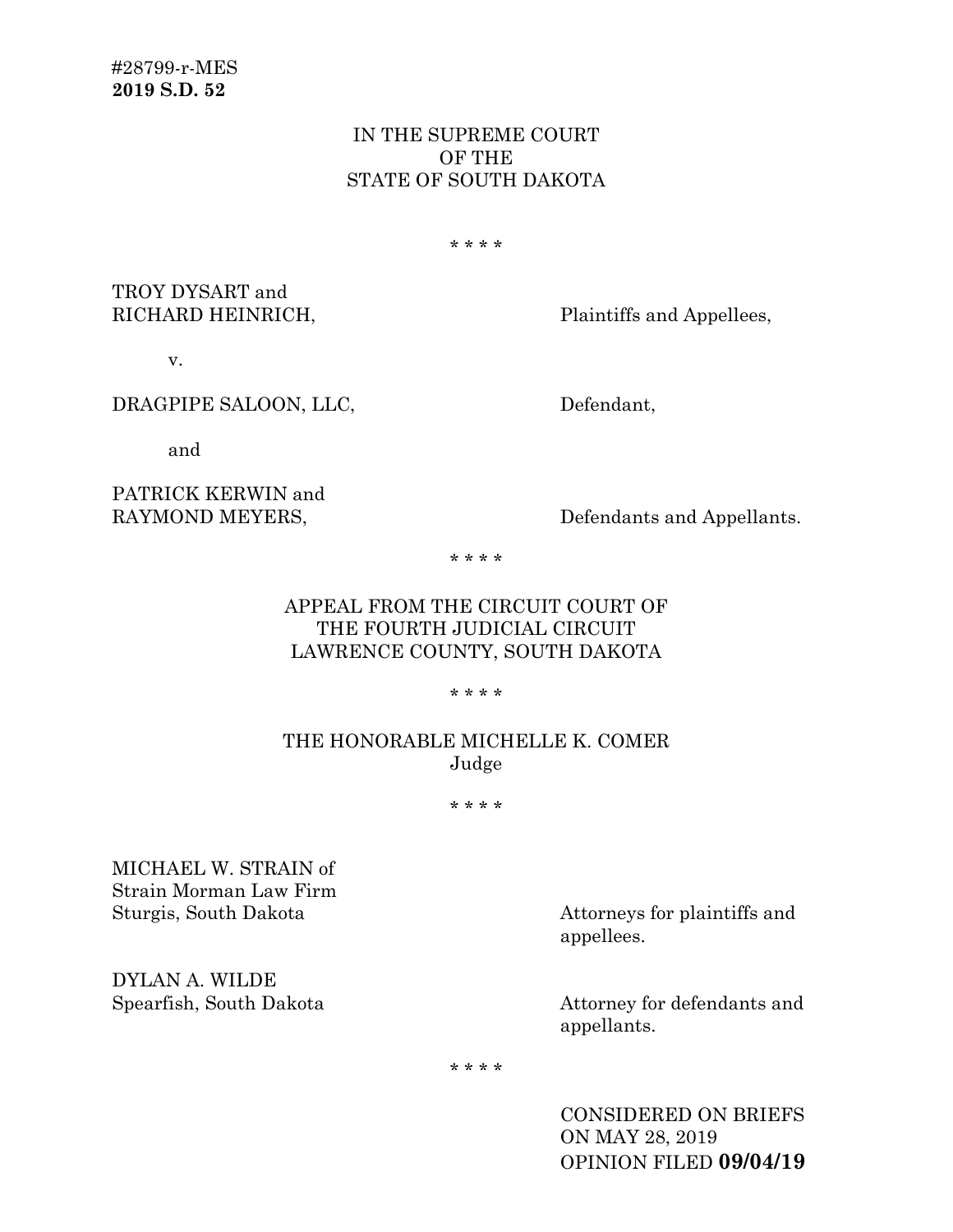SALTER, Justice

[¶1.] Two members of a limited liability company known as Dragpipe Saloon, LLC (Dragpipe) requested judicial dissolution ancillary to their efforts to sell their membership interests. Following a court trial, the circuit court ordered dissolution and the sale of Dragpipe's assets. The remaining members appeal, arguing the circuit court erred when it concluded that it was not reasonably practicable for Dragpipe to continue under the provisions of its operating agreement and that Dragpipe's economic purpose was unreasonably frustrated. We reverse.

#### **Background**

[¶2.] Raymond Meyers, Penney Weast, Troy Dysart, and Richard Heinrich formed Dragpipe in 2003. Each member contributed \$10,000 and received a 25% membership interest and voting rights. Dragpipe's operating agreement states that its purpose

> is to engage in all lawful activities, including, but not limited to, owning, purchasing, taking, leasing, or otherwise holding or acquiring real property and any interest or right in real property and any improvements thereon, and to hold, own, operate, control, maintain, manage and develop such property and interests in any manner that may be necessary, useful or advantageous . . . [to the] company.

[¶3.] The operating agreement also provides that Dragpipe may be dissolved and its affairs wound up with the unanimous vote of the members or by a decree of judicial dissolution pursuant to South Dakota's enactment of the Uniform Limited Liability Company Act. *See* SDCL ch. 47-34A. Individual members may also voluntarily resign their membership under the provisions of the operating agreement and obtain the "fair market value of [the member's] Ownership Interest,

-1-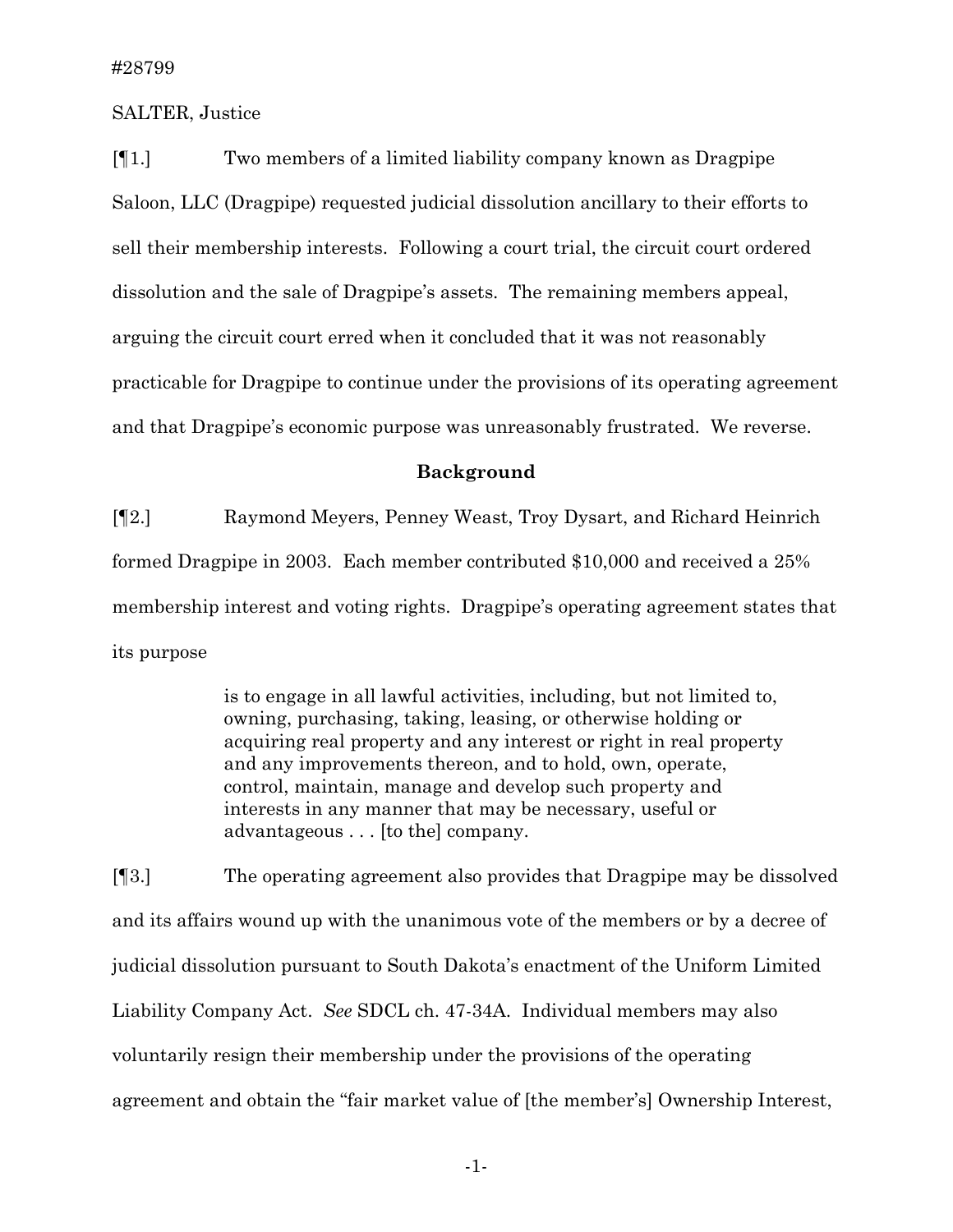adjusted for profits and losses to the date of resignation." In the event of a resignation, the fair market value would be determined by a unanimous vote of the members or, failing that, by an independent appraiser.

[¶4.] The members purchased 74 acres of land off Highway 79 northeast of Sturgis for approximately \$135,000 and built a bar that is open only during the Sturgis Motorcycle Rally (Rally), which runs for approximately ten days every year in August. Of the 74 acres purchased, 18 acres were used to operate the bar, and the remaining land was leased to a farmer. Dragpipe obtained a malt beverage license and opened for business during the 2004 Rally, selling beer, soft drinks, water, and t-shirts. The company also hosted food vendors and provided live entertainment.

[¶5.] In January 2005, Penney Weast sold her membership interest to Patrick Kerwin. Dragpipe later expanded by opening a campground on the property in 2009. Camping was free until 2013, when the company began to charge camping fees in an effort to improve revenue. Dragpipe had its first profitable year in 2015 and posted modest profits in 2016 and 2017.

[¶6.] Each member has invested approximately \$80,000 in the company. The members also provide labor during the Rally without compensation—typically working over 12 hours each day. The members have not received income distributions. However, Dragpipe's net income from 2015 to 2017 did allow it to pay the mortgage expense previously contributed pro rata by the members. The profits also allowed Dragpipe to reimburse the members for their out-of-pocket expenses.

-2-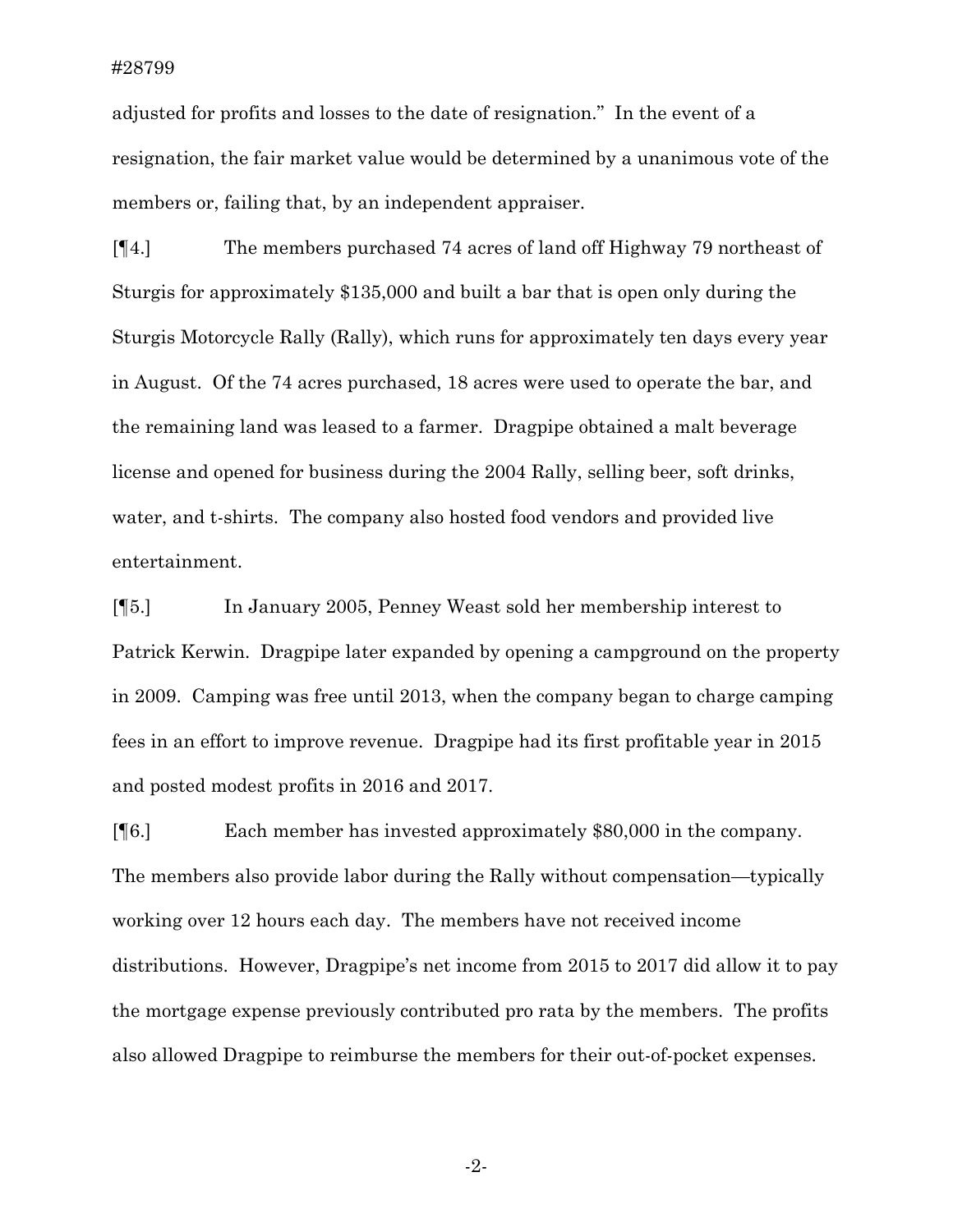#28799

[¶7.] Following the 2015 Rally, Dysart and Heinrich (Appellees) advised Kerwin and Meyers (Appellants) that they wanted to sell their membership interests in Dragpipe. The Appellants expressed no objection, and the Appellees initially appeared to have found buyers for their combined one-half interest. However, one of the prospective buyers rescinded his offer, leaving the remaining purchaser to purchase one-quarter interest. The Appellees elected not to proceed with the sale based upon their inclination to sell their interests together.

[¶8.] In early 2017, the Appellees and Kerwin signed a six-month agency agreement with a real estate agent intending to offer to sell the Dragpipe property for \$950,000. Meyers, however, would not sign the agreement. Despite the apparent effort to end their membership, the Appellees did not invoke their right under the operating agreement to voluntarily resign their interests. Nor did the members vote to dissolve Dragpipe under the authority provided in the operating agreement.

[¶9.] Instead, the Appellees commenced this action in June 2017, seeking judicial dissolution and an order authorizing the sale of Dragpipe's assets. Following a court trial, the circuit court granted the Appellees' request for dissolution. In its written findings of facts and conclusions of law, the circuit court found that "the profit made in [2015-2017] is insufficient to begin repaying the capital contributions made by the members." The court further found that the parties were "at a standstill" on whether to sell the property and determined that the only way for Dragpipe to make money was to sell its real estate. The court concluded that judicial dissolution was authorized under SDCL 47-34A-801(a)(4)(i)

-3-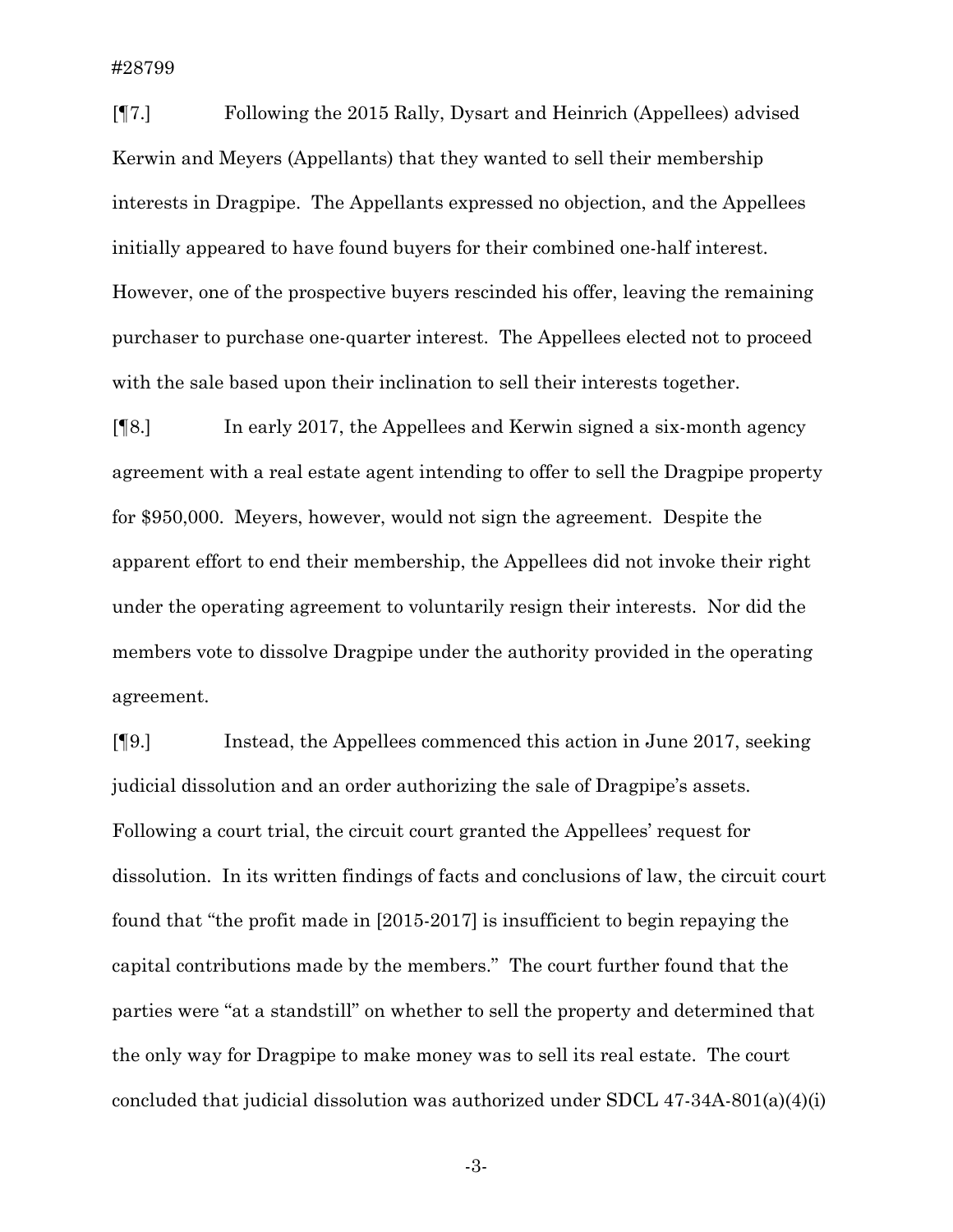l

and (iii) because Dragpipe's economic purpose was unreasonably frustrated and because it was not reasonably practicable to carry on its business in conformity with the operating agreement.

[¶10.] The Appellants challenge the circuit court's decision to order dissolution and present one issue for our review, restated as follows: Whether the circuit court erred in its interpretation of Dragpipe's operating agreement and its determination to order judicial dissolution pursuant to SDCL 47-34A-801.

#### **Analysis**

[¶11.] The circuit court's decision rests upon its interpretation of the operating agreement and the application of our statutes governing judicial dissolutions. Both implicate legal questions that are reviewed de novo.<sup>[1](#page-4-0)</sup> *See Domson, Inc. v. Kadrmas Lee & Jackson, Inc.,* 2018 S.D. 67, ¶ 28, 918 N.W.2d 396, 405 (holding that contract interpretation is a question of law reviewed de novo); *see also McDonough v. McDonough*, 153 A.3d 187, 190 (N.H. 2016) ("[T]he general rules of contract interpretation" apply to operating agreements since they are a "form of contract[.]" (citation omitted)); *Mergen v. N. States Power Co.*, 2001 S.D. 14, ¶ 4, 621 N.W.2d 620, 622 ("The construction of a statute and its application to the facts present questions of law, which we review de novo." (quoting *State v. Springer-Ertl*, 1997 S.D. 128, ¶ 4, 570 N.W.2d 39, 40)).

[¶12.] A limited liability company, or LLC, is a distinct legal entity that offers, among other things, limited liability for its members from contract and tort

<span id="page-4-0"></span><sup>1.</sup> Given our determination of these legal issues, we perceive no need to review the circuit court's factual findings, which we accept as correct for our analysis.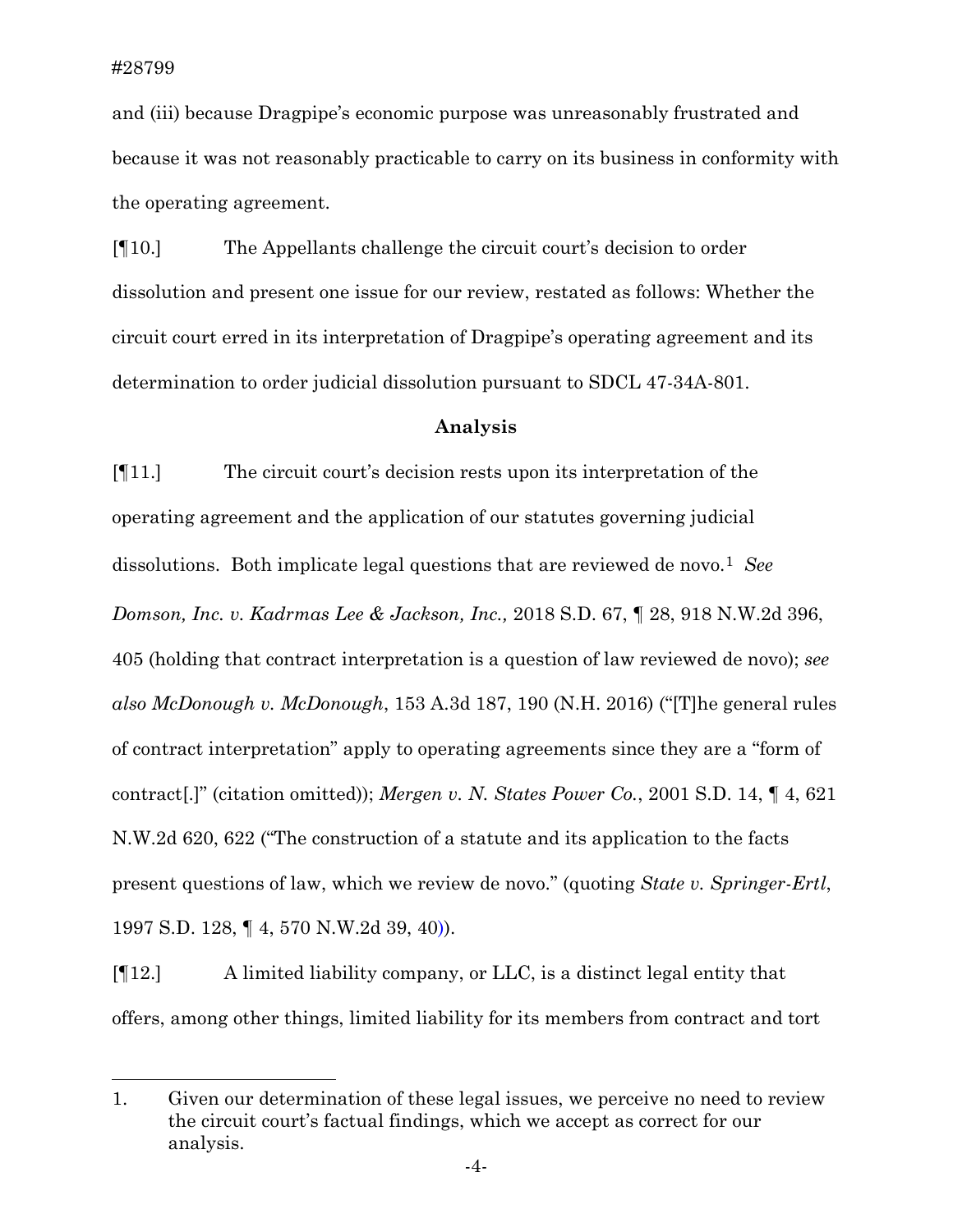claims. *See Smith v. Rustic Home Builders, LLC*, 2013 S.D. 9, ¶¶ 7-8, 826 N.W.2d 357, 359-60 (explaining that an LLC's distinct legal identity means it cannot be represented pro se by its non-lawyer manager). Among organized business associations, an LLC is considered a "hybrid entity which combines the benefits of corporations and partnerships . . . includ[ing] limited liability, taxation as a partnership, and a flexible management style." Patrick G. Goetzinger, Brian K. Kirby & Terrance A. Nemec, *The South Dakota Limited Liability Company Act: The Next Generation Begins,* 44 S.D. L. Rev. 207, 209 (1998).

[¶13.] Members of a limited liability company may choose to enter into an operating agreement "to regulate the affairs of the company and the conduct of its business, and to govern relations among the members, managers, and company." SDCL 47-34A-103. An LLC's operating agreement may specify the circumstances under which a limited liability company will be dissolved and its business wound up. SDCL 47-34A-801(a)(1)-(2). Beyond this authority provided by agreement, the Legislature has given courts "limited power to order dissolution of an LLC if certain statutory standards are met." *Kirksey v. Grohmann*, 2008 S.D. 76, ¶ 13, 754 N.W.2d 825, 827; *see also* SDCL 47-34A-801(a)(4).

[¶14.] An LLC may be dissolved by judicial decree, as relevant here, "on application by a member or a dissociated member" if

> (i) The economic purpose of the company is likely to be unreasonably frustrated; [or] \*\*\*\*\*

(iii) It is not otherwise reasonably practicable to carry on the company's business in conformity with the articles of organization and the operating agreement . . . .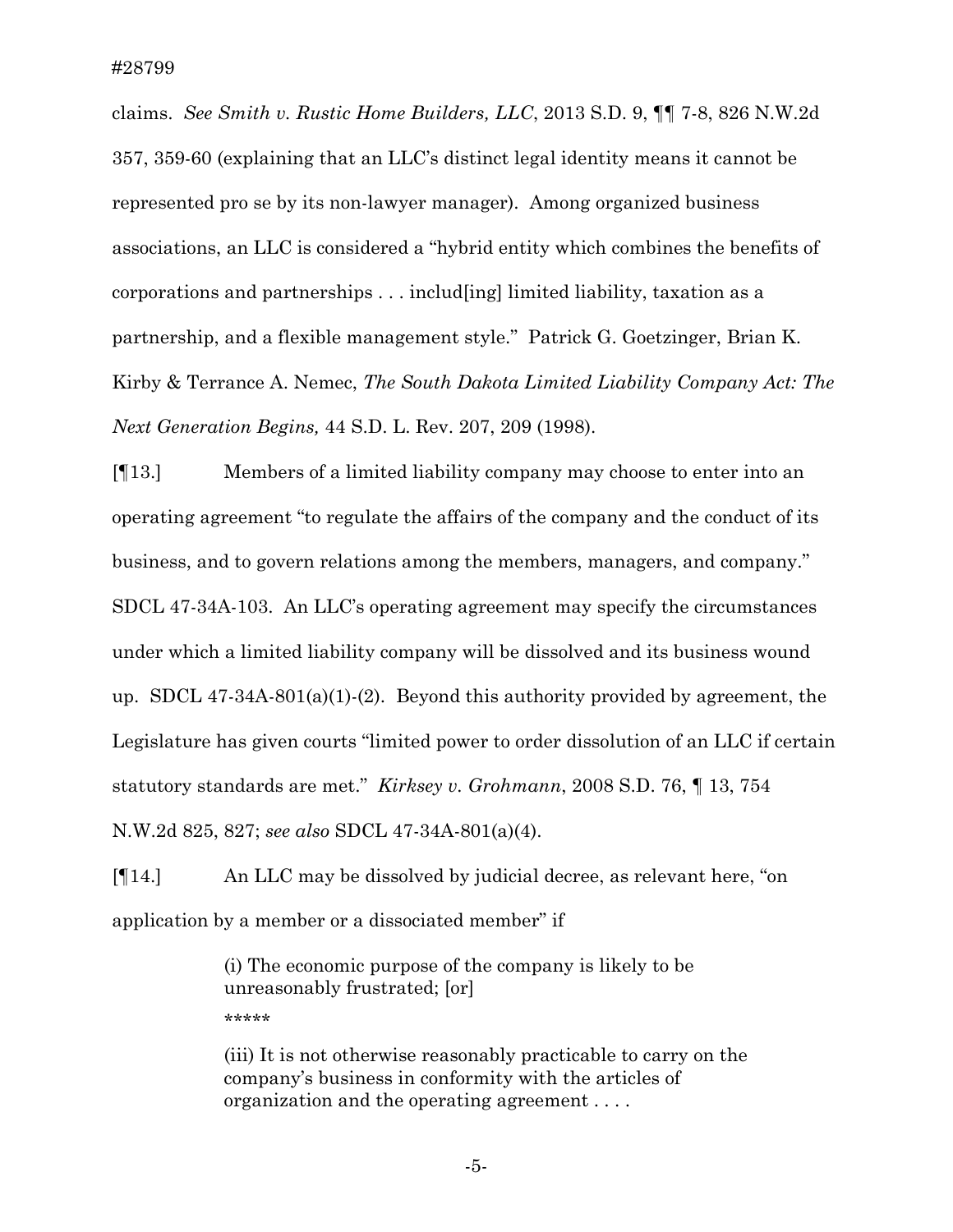SDCL 47-34A-801(a)(4).

[¶15.] An involuntary judicial dissolution represents an exceptional level of intervention into the otherwise private agreement of an LLC's members. *See In re Involuntary Dissolution of Wiles Bros., Inc.*, 830 N.W.2d 474, 480 (Neb. 2013) ("[T]he statutory remedy of dissolution and liquidation is so drastic that it must be invoked with extreme caution."). It should be unavailable merely to resolve disagreements among owners or relieve an owner of an investment decision later regarded as improvident. Rather, judicial dissolution is permitted only in those instances where it is expressly authorized under our statutes.

[¶16.] For example, in *Kirksey*, we held that judicial dissolution was authorized where the economic purposes of the LLC were likely to be unreasonably frustrated and because continuing the LLC's business was no longer practicable. 2008 S.D. 76, ¶ 29, 754 N.W.2d at 831; *see also* SDCL 47-34A-801(a)(4)(i), (iii). The members in *Kirksey* were four sisters who had formed the LLC and contributed their equal interests in ranch land inherited from their mother. 2008 S.D. 76, ¶¶ 2- 3, 754 N.W.2d at 826. Two sisters were also tenants who leased the ranch land under terms that became increasingly favorable to them as the value of the land appreciated dramatically. *Id.* ¶¶ 5, 8, 754 N.W.2d at 826-27. They resisted efforts by the other two sisters to terminate the lease and sell the land, resulting in an "impenetrable deadlock" because there was no method of resolving the dispute under the articles of organization or the operating agreement. *Id.* ¶¶ 8, 9, 29, 754 N.W.2d at 827, 831. We recognized that "forced dissolution is a drastic remedy," but we concluded that the tenant-sister faction wielded disproportionate power over the

-6-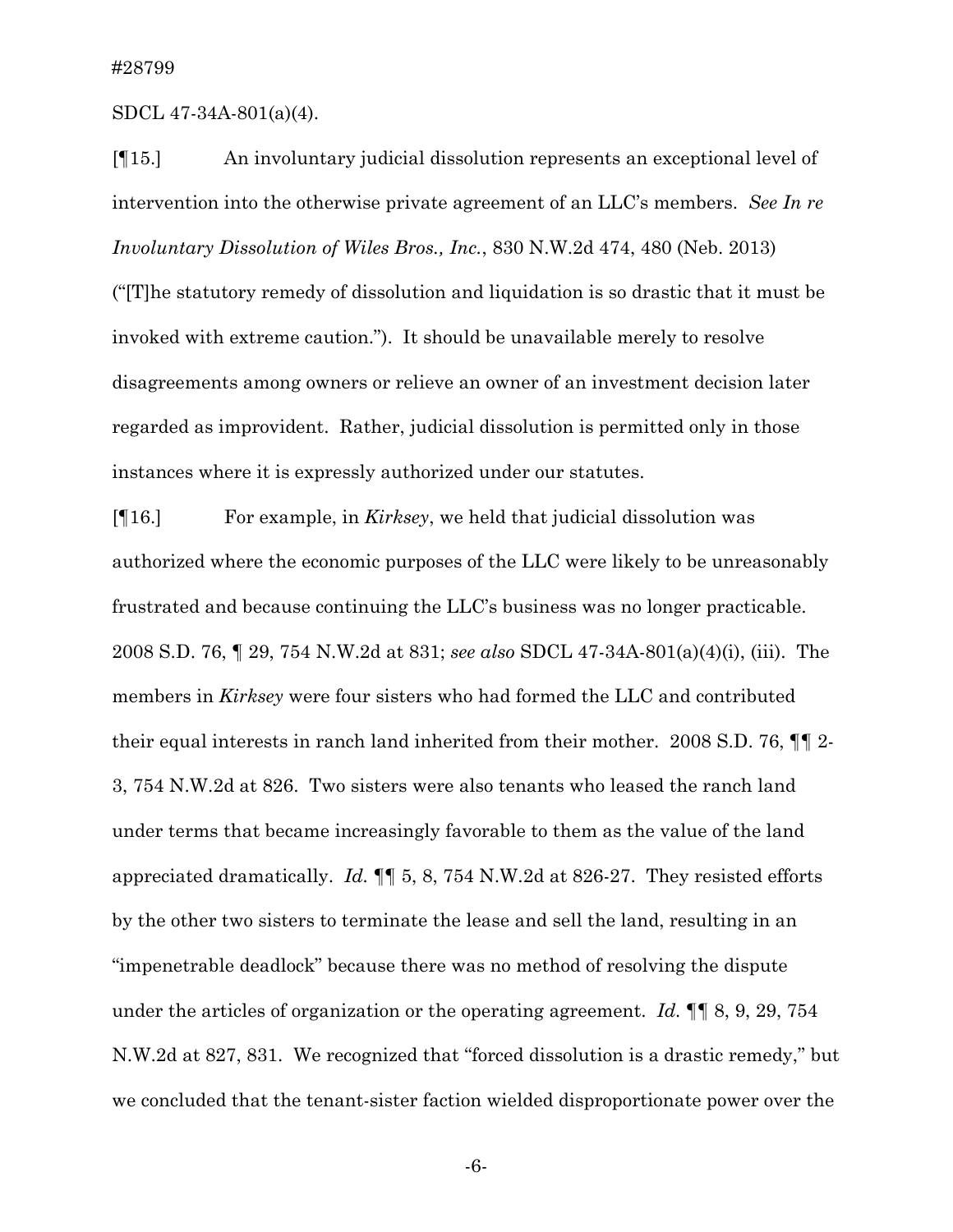other two sisters and that judicial dissolution was statutorily authorized. *Id.* ¶ 29, 754 N.W.2d at 831.

[¶17.] In this case, we believe the circuit court incorrectly concluded that compulsory judicial dissolution was permitted under SDCL 47-34A-801(a)(4)(i) and (iii). As to the latter basis, we believe the circuit court's findings fail to support the legal conclusion that it is no longer practicable for Dragpipe to continue to operate in accordance with its operating agreement. The operating agreement broadly states Dragpipe's purpose as "owning, purchasing, taking, leasing, or otherwise holding or acquiring real property" and to "hold, own, operate, control, maintain, manage and develop such property and interests in any manner that may be necessary, useful or advantageous[.]" Here, Dragpipe did, in fact, "purchas[e] ... real property" that it now "hold[s], own[s], operate[s], maintain[s] [and] manages[s.]" Continuing to do so is no less practicable now than it has been throughout Dragpipe's history of operation.

[¶18.] The fact that the Appellees believe it to be a prudent time to sell Dragpipe's real property and realize the gain from their investments does not mean Dragpipe is unable to continue to operate in accordance with its stated purposes. Nor do the historic losses or Dragpipe's failure to return income distributions to its members render its operation impracticable. In more recent years, Dragpipe's performance has improved and yielded profitable results, if not large cash returns, for its members. It may well be that the Appellees have grown weary of Dragpipe's lukewarm revenue outcomes over the years, but that does not, itself, mean that

-7-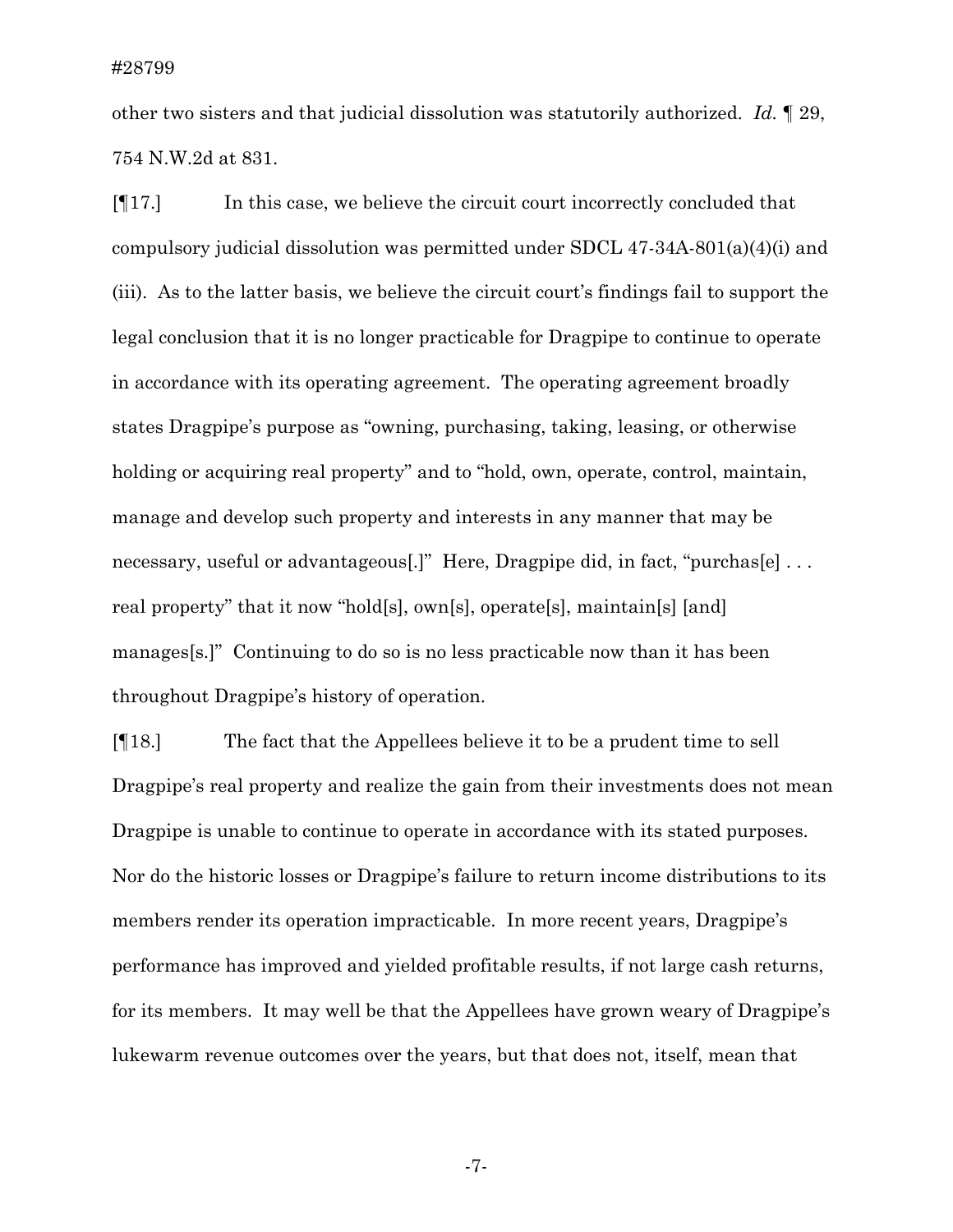l

Dragpipe is not "carry[ing] on the company's business in conformity with ... the operating agreement[.]" *See* SDCL 47-34A-801(a)(4)(iii).

[¶19.] A similar analysis applies to the circuit court's separate determination that "the economic purpose of the LLC is likely to be unreasonably frustrated." *See*  SDCL 47-34A-801(a)(4)(i). Relying again upon the circuit court's findings contained in this record, we believe the court erred in its legal conclusion. In the absence of an order directing judicial dissolution, Dragpipe will continue to operate more or less as it has since its inception. Even if, as the circuit court found, the principal means of making money for Dragpipe's members will ultimately be through the sale of the real property, that does not mean that the members' failure to reach a consensus about a proposed sale here is likely to frustrate Dragpipe's economic purpose.

[¶20.] Under the plain and unambiguous terms of the operating agreement, the Appellees can resign and receive the fair market value of their interests. In the event the members do not agree upon the fair market value, the operating agreement states that the value will be determined by an independent appraiser. Yet, the Appellees have not availed themselves of this option.[2](#page-8-0) Nor does it appear they have continued in their efforts to sell their interests outright. The other two

-8-

<span id="page-8-0"></span><sup>2.</sup> The circuit court's finding that Dragpipe is unable to fund the purchase of the Appellees' individual interests from cash is supported by the record, but that bare fact, itself, does not suggest unreasonable frustration. This is particularly true given Dragpipe's previous ability to access credit and the members' history of contributing capital. In this regard, the operating agreement also provides that the remaining voting members may, themselves, purchase the resigning member's individual interests.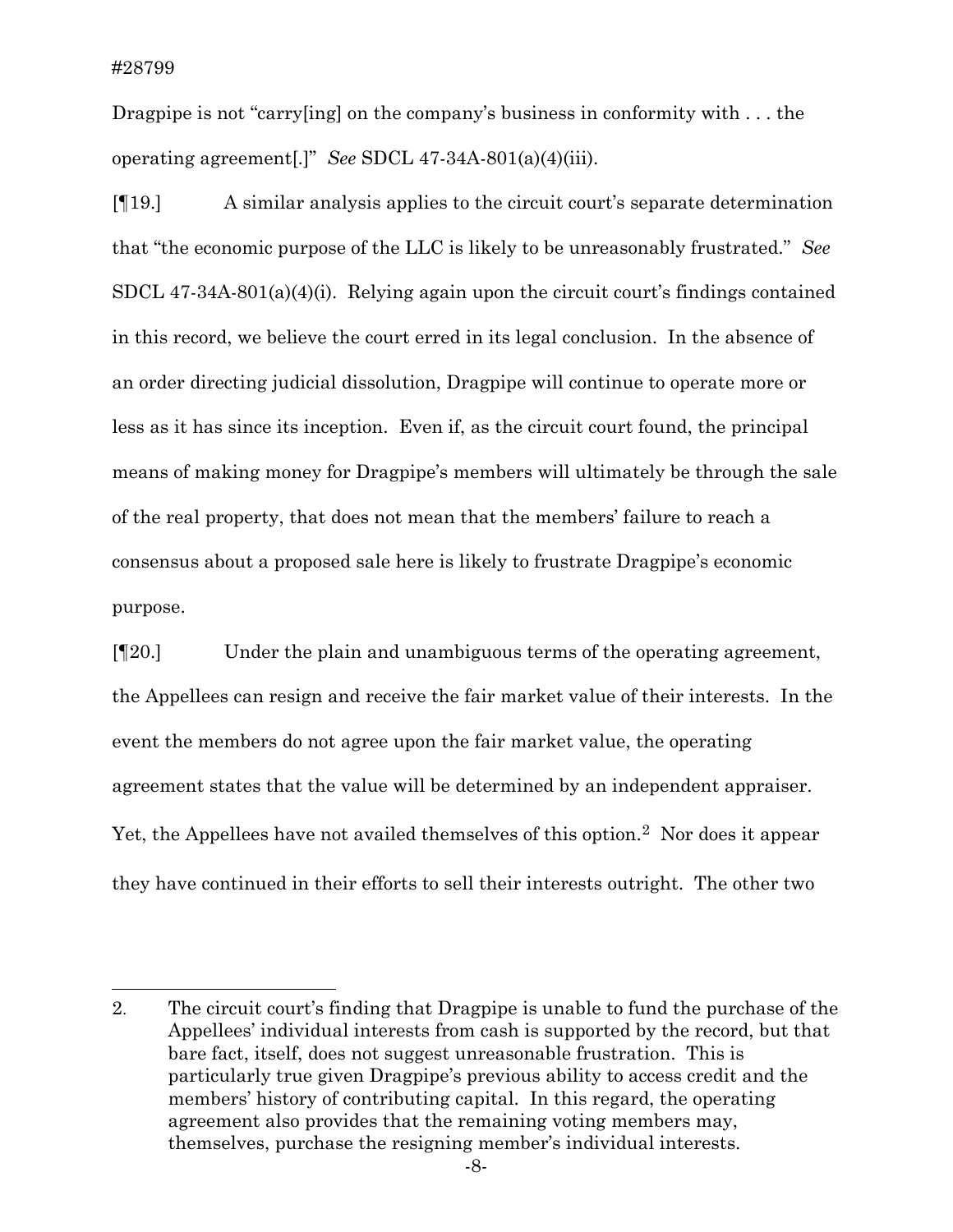l

members do not object to such a sale and, in fact, the prior sale of Weast's interest to Kerwin was successful without the need for judicial intervention or dissolution.[3](#page-9-0)

[¶21.] Beyond this, there is no "impenetrable deadlock" and no indication that a member or member-faction is benefitting from the disagreement regarding the proposed sale of Dragpipe's real estate to the prejudice of the other members.<sup>[4](#page-9-1)</sup> *See Kirksey*, 2008 S.D. 76, ¶ 29, 754 N.W.2d at 831. The circuit court's determination that the members were "at a standstill" is attached to the implicit legal conclusion that Dragpipe *must* sell its real estate now. However, we do not perceive the same degree of urgency when we interpret the text of Dragpipe's operating agreement and consider the legal standards for judicial dissolution.

[¶22.] Therefore, we hold that the circuit court erred in its interpretation of the operating agreement and in its application of SDCL 47-34A-801(a)(4)(i) and (iii). The economic purpose is not likely to be unreasonably frustrated by Dragpipe's continued operation, and it is operating within the purposes stated in the operating agreement. The members are not effectively deadlocked and have multiple options for resolving their disagreement about the sale of Dragpipe's real estate. Under the circumstances, we conclude that the "drastic remedy" of judicial dissolution is not supported and that the circuit court's judgment of dissolution must be reversed.

<span id="page-9-0"></span><sup>3.</sup> The operating agreement also provides the options of mediation and binding arbitration, but the record does not indicate the members pursued either.

<span id="page-9-1"></span><sup>4.</sup> Indeed, even after the commencement of this action for judicial dissolution in July 2017, the parties worked together at the Rally without any apparent difficulty.